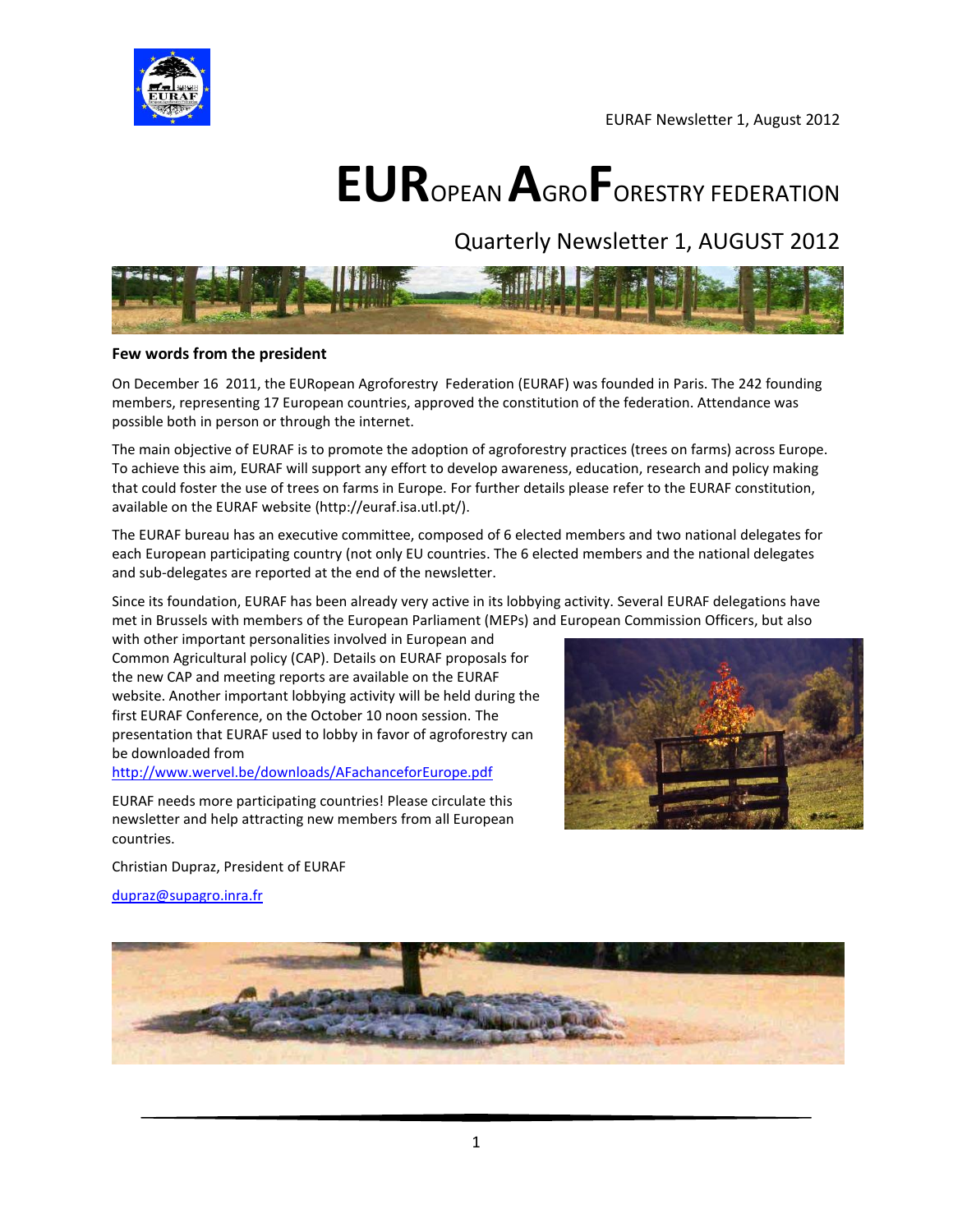

# **Activity highlights across Europe**

# **1 rst European Agroforestry Conference**

EURAF is proud to invite you to participate in the first European Conference on Agroforestry entitled "Priorities for European Agroforestry", October 9-10, 2012, Brussels. The purpose of this conference is to share what is going on in Europe for agroforestry. We will discuss innovative avenues for Agroforestry in Europe, from both research, development, and policy perspectives. EURAF members can assist at a discount rate to the conference. For further information, including the full program and to register, please visit the EURAF website <http://euraf.isa.utl.pt/news/eurafconference2012>

# **News from European Countries**

#### **Belgium**

*Flanders:* The government recognized legal obstacles to agroforestry and declared the intention to solve them. Some of the legal aspects have been addressed, others unfortunately remain.

*Wallonie:* On June 15<sup>th</sup>, the AWAF (association Wallonie – Bruxelles d'agroforesterie) was founded. It will gather the different forces operating in agroforestry: administrators, policy makers, farmers, landowners, scientists, universities, etc.

#### **France**

Please refer to the monthly newsletter of the AFAF (Association Française d'Agroforesterie) <http://www.agroforesterie.fr/news/newsletter.html>

The French Minister of Agriculture Stéphane Le Foll visited agroforestry farms in July : <http://www.agroforesterie.fr/marciac.html>

*AF'Enture project: an agroforestry studying tour around Europe.* AF'Enture is a self initiative project led by 4 French students from the ENSAIA (National Engineering School of Agronomy in Nancy, France, studying agroforestry in Europe. More details on their blog[: www.afenture.over-blog.com.](http://www.afenture.over-blog.com/)

## **Greece**

Please visit the Hellenic Agroforestry Network ( [www.agroforestry.gr](http://www.agroforestry.gr/)).

*The future of Valonia oak silvopastoral systems in Greece.* Valonia oak (Quercus ithaburensis subsp. macrolepis (Kotschy) Hedge & Yalt), had an important role in silvopastoral systems in Greece, but this system is under several threats. New current studies [\(http://www.korres.com/default.aspx,](http://www.korres.com/default.aspx)

[http://www.greenapple.gr/articlesdesc.php?id=297,](http://www.greenapple.gr/articlesdesc.php?id=297) http://www.redtractorfarm.com/acorn.html) aim at finding new economical uses to both preserve these systems and create new job opportunities.

## **Italy**

*Veneto Agricoltura: where Agroforestry is at home.* Veneto Agricoltura, a Regional organization, has several hectares under measure 222, in addition to various agroforestry projects. It also has animals (endangered breeds) and other agroforestry sites, making it an ideal location for agroforestry research and dissemination.

*Olive, wild asparagus and chickens in one field.* Three-way agroforestry using existing tree crops (olives), underplanted with new vegetable crops (wild asparagus) and combined with grazing chickens that weed and fertilize the whole system. This new approach to agroforestry is the topic of a project, funded by the Region of Umbria and carried out by the CRA OLI, the university of Perugia and the 3A –Umbria Agro-Food-Technology Park. Details at [http://www.parco3a.org](http://www.parco3a.org/) (go to "vedi tutti i progetti in corso", then to "PSR Umbria 2007/2013 - MISURA 124", then to "OLIVO, ASPARAGO SELVATICO, POLLO RUSTICO".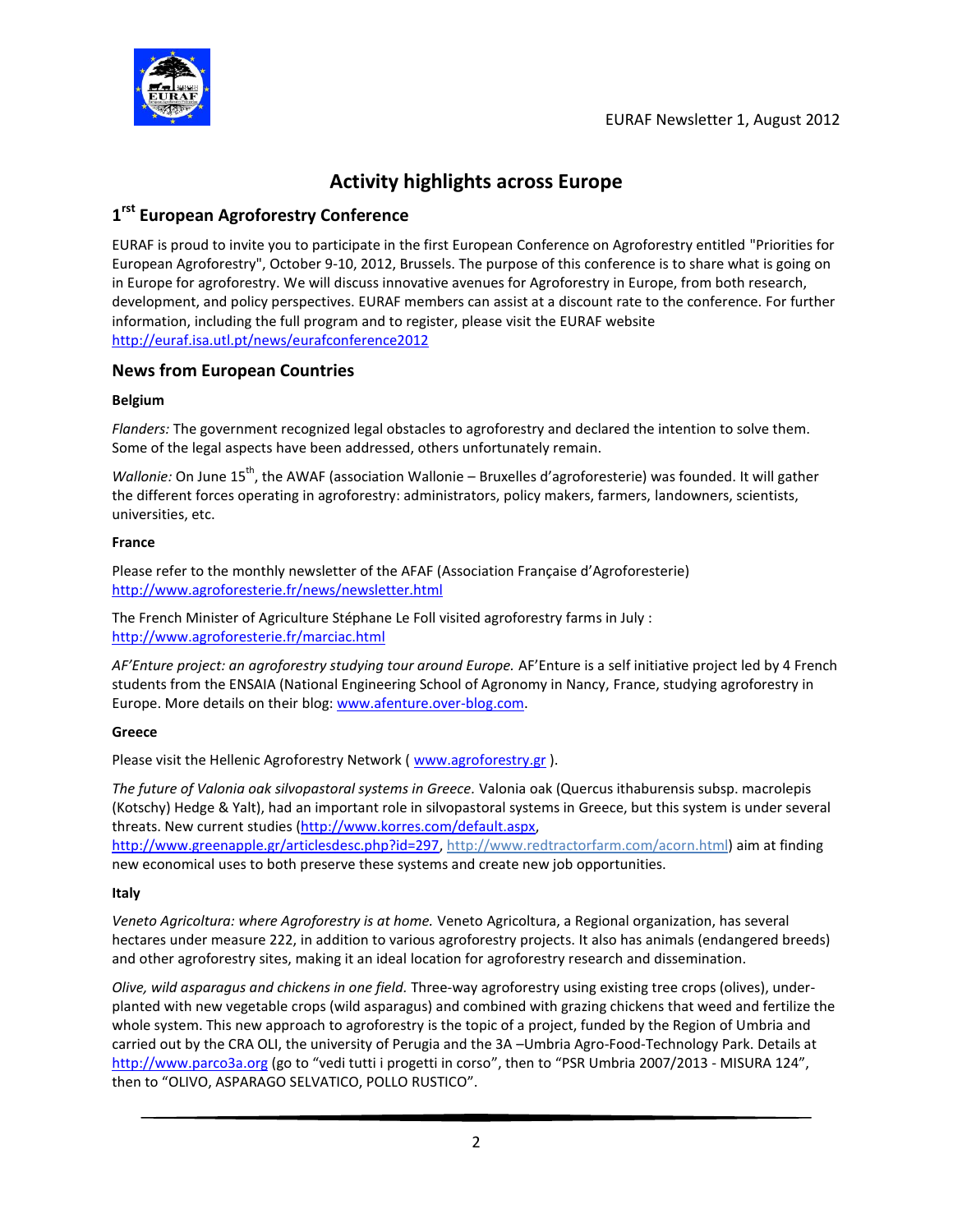

# EURAF Newsletter 1, August 2012

*PhD Thesis: "Agroforestry systems in Italy within the current Common Agricultural Policy" by Anna Perali.* The study, a collaboration between the University of Tuscia, Viterbo, and the CNR-IBAF (National Research Council - Institute of Agro environmental and Forestry Biology), analyzed the prospective of agroforestry in Italy in the context of the current Common Agricultural Policy (CAP).

*Phytoremediation agroforestry.* Phytoremediation is one form of agroforestry! A project was funded by the Italian Ministry of Agriculture (MiPAAF) in 2009, to study the use of "Poplar short rotation coppice plantations as a possible solution for the phytoremediation of olive mill waste water".

#### **The Netherlands**

*Farmers' network for fodder trees and multifunctional land use.* This knowledge sharing network for farmers, advisors and researchers was set up in the Netherlands in 2011 to promote the multifunctional use of trees and shrubs in modern farming systems, and to create agroforestry and silvopastoral systems.

For more information please contact Nick van Eekeren [\(n.vaneekeren@louisbolk.nl\)](mailto:n.vaneekeren@louisbolk.nl) or Mark Vonk [\(mark@duinboeren.nl\)](mailto:mark@duinboeren.nl). Also visit: [www.voederbomen.nl,](http://www.voederbomen.nl/) [www.louisbolk.nl,](http://www.louisbolk.nl/) [www.duinboeren.nl.](http://www.duinboeren.nl/) 

#### **Kosovo**

*Project:* The United Nations Development Program (UNDP) funded an agroforestry project in Kosovo, titled "Establishment and Capacity Development for Reforestation in Kerstec and Rapce villages" For more information: [http://www.agrovet](http://www.agrovet-ks.com/index.php/en/)[ks.com/index.php/en/](http://www.agrovet-ks.com/index.php/en/)



The nursery installed with the project in Kosovo

## **Portugal**

Financial support trough several PRODER measures is available. For information available on this specific measure: [http://www.proder.pt/conteudo.aspx?menuid=650.](http://www.proder.pt/conteudo.aspx?menuid=650)

## **Spain**



*Project*: "Silvopastoral management for quality timber production: functioning, productivity and environmental services (SILVOMAD)". The Forestry Research Group of the University of Extremadura (UEX) and the private company Bosques Naturales have recently embarked in this 3-year-long research project with walnuts and cherries to study sheep grazing, intercropping fodder legumes, irrigation regimes, soil fertility, tree-grass below-ground competition, nutrient leaching, tree growth and below-ground carbon fixation.

Sheep grazing in one of the experimental plots with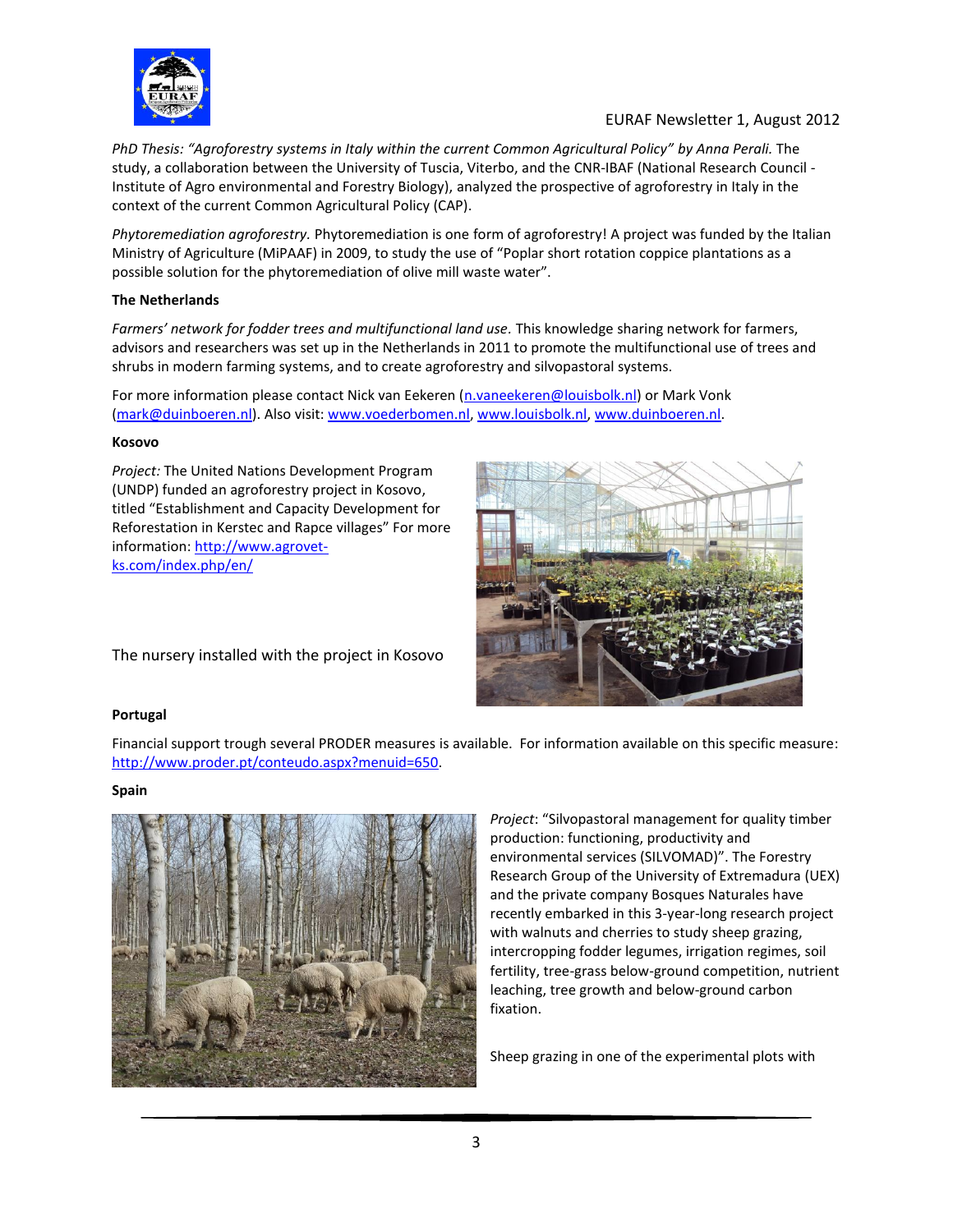

EURAF Newsletter 1, August 2012

walnut.

#### **United Kingdom**

*UK Farm Woodland Forum.* The UK Farm Woodland Forum annual meeting was held on 24/25th May 2012. The meeting, titled "Trees, Farms and Ecosystem Services", was organized by Dr James Walmsley, School of Environment, Natural Resources and Geography, Bangor University. The meeting commenced at Henfaes Research Station (Bangor University) with several talks. The site is part of the UK Silvopastoral Network. Further details of the site can be seen at:

#### <http://pages.bangor.ac.uk/~afs032/Henfaes/Henfaes.htm>

On the second day the delegates visited the forest enterprise at Esgair Timber Company Ltd, Esgair Forest, Machynlleth [\(http://esgair.wordpress.com/\)](http://esgair.wordpress.com/). This farm also

practices silvopastoral agroforestry. More details on the Farm Woodland Forum can be found at <http://www.agroforestry.ac.uk/>

# **Featured farm**

We will feature a farm, practicing some form of agroforestry, in each newsletter.



The featured farm for this first newsletter is the Bachetoni Farm (Azienda Agricola Antonio Bachetoni[: http://www.bachetoni.com](http://www.bachetoni.com/) site in Italian).

Located in the Umbria region, the green heart of Italy, the farm produces the Umbrian's most typical products: Chianina (the famous ancient giant white cow) meat, black truffles and extravirgin olive oil. The cows graze in the forest (during the summer), feeding on natural vegetation, including the acorns produced by the



abundant oaks. The meat is sold directly to the consumers at the farm butcher shop. Olive orchards and the farm mill allow the production of extravirgin olive oil. The olive cake obtained after processing the olives is first de-pitted and then fed to the cows. The pits separated from the cake make an excellent fuel, used on site and sold (100-120 € per ton).

Recently, taking advantage of local funding from the Region of Umbria (RDP, measure 1.2.4.) the farm has started raising poultry under the olive tree, where wild asparagus (*Asparagus acutifolius*), a local highly-estimated vegetable, is also grown. The poultry graze and weed the olive orchards and the asparagus (which they do not damage due the prickly vegetation of adult plants), while fertilizing the whole system. They also contribute to killing olive suckers and control asparagus parasites, such as the common asparagus beetle, *Crioceris asparagi* , and the spotted asparagus beetle,